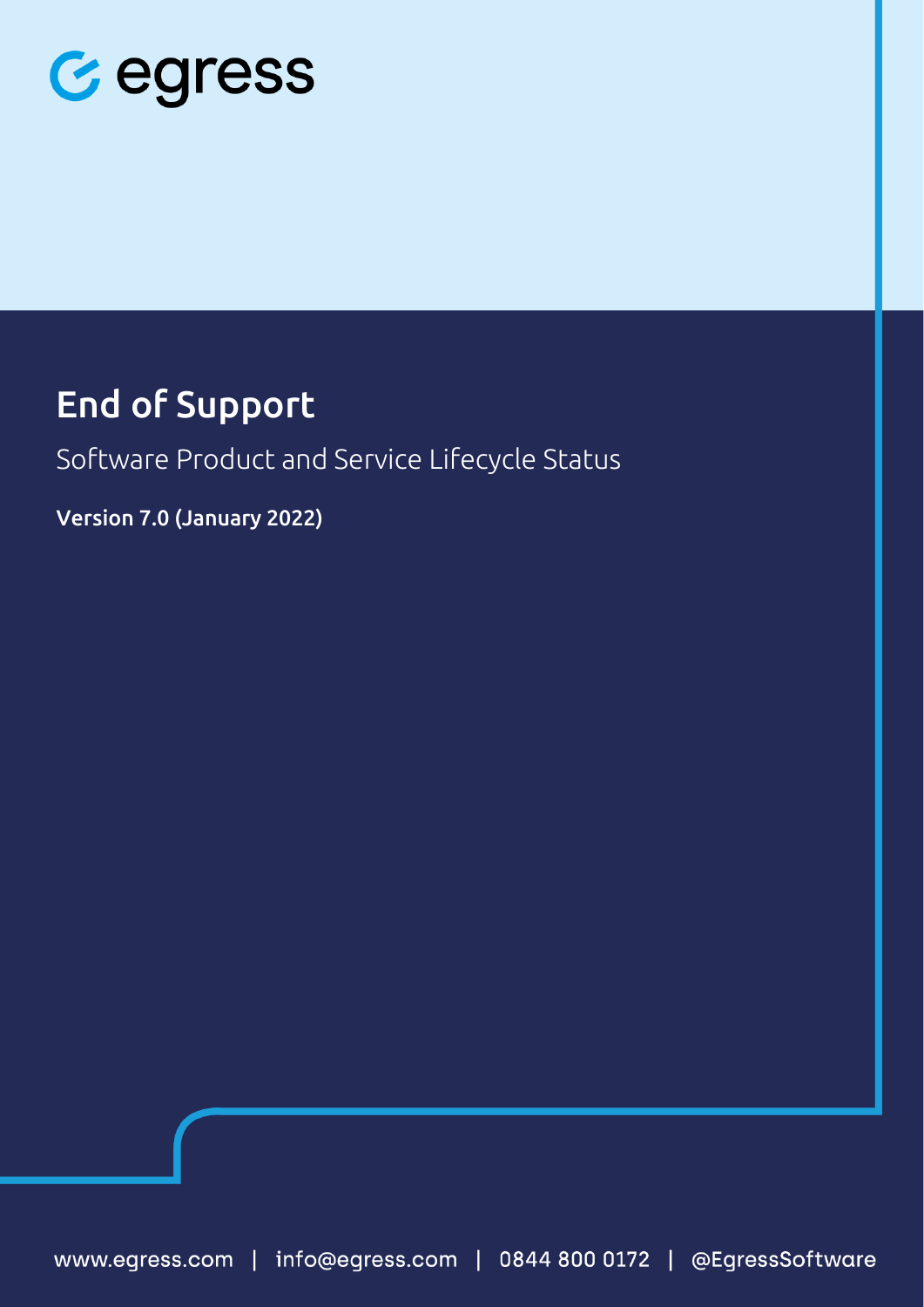

#### Confidentiality statement

This document contains information confidential and proprietary to Egress Software Technologies. It shall not be disclosed in whole or part by the recipient to any third party or to any employees other than those who have a need to know such information. It shall not be duplicated or used by the recipient for any purpose other than to evaluate Egress Software Technologies products and services.

No part of this document may be reproduced, distributed, stored in a database or retrieval system, or transmitted in any form or by any means, without the exclusive and written permission of Egress Software Technologies. No liability is assumed for damages resulting from the use of the information contained herein.

#### Copyright notice

Copyright © Egress Software Technologies. All rights reserved. Registered Address: White Collar Factory, 1 Old Street Yard, London, EC1Y 8AF, United Kingdom.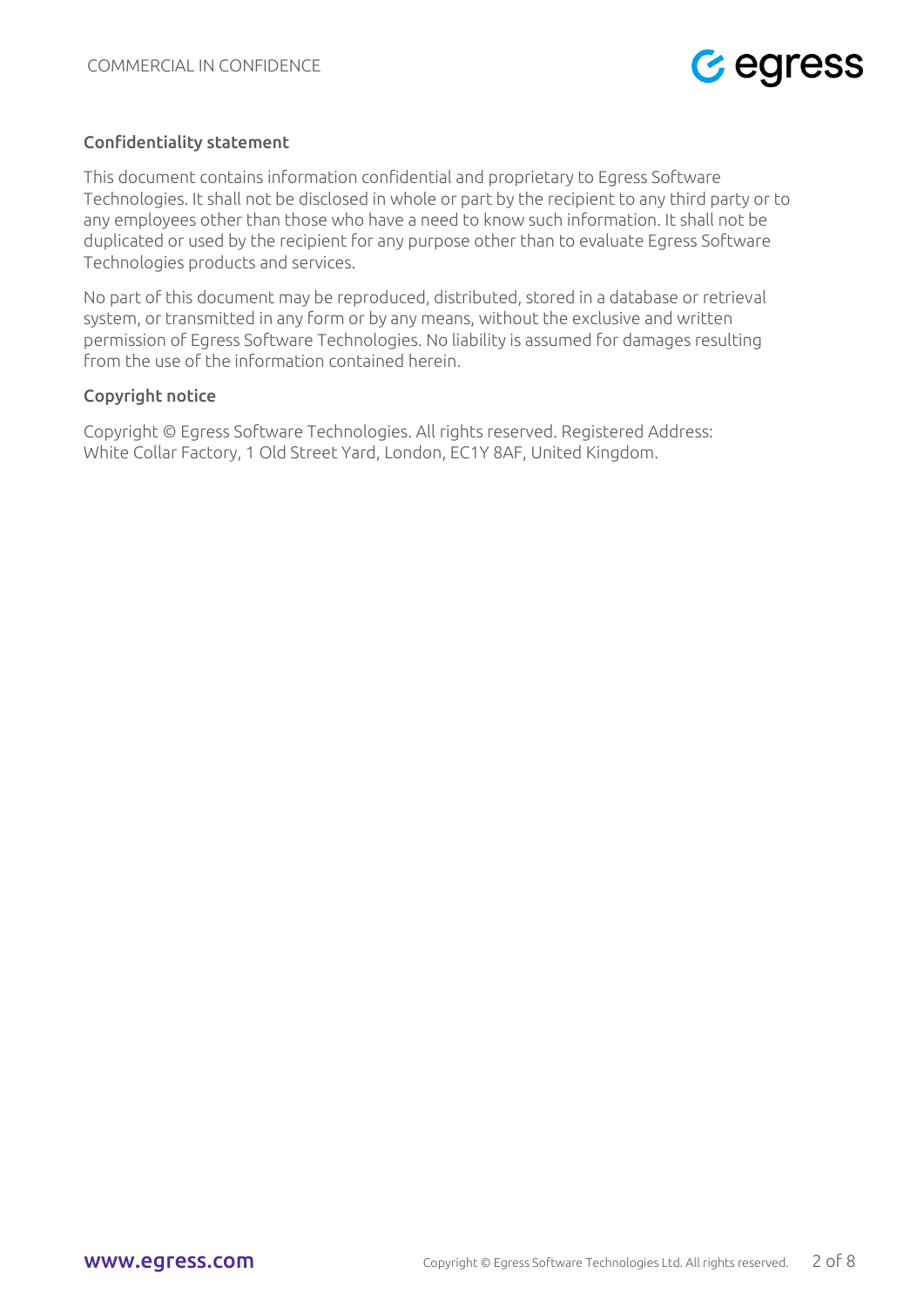

#### **Contents**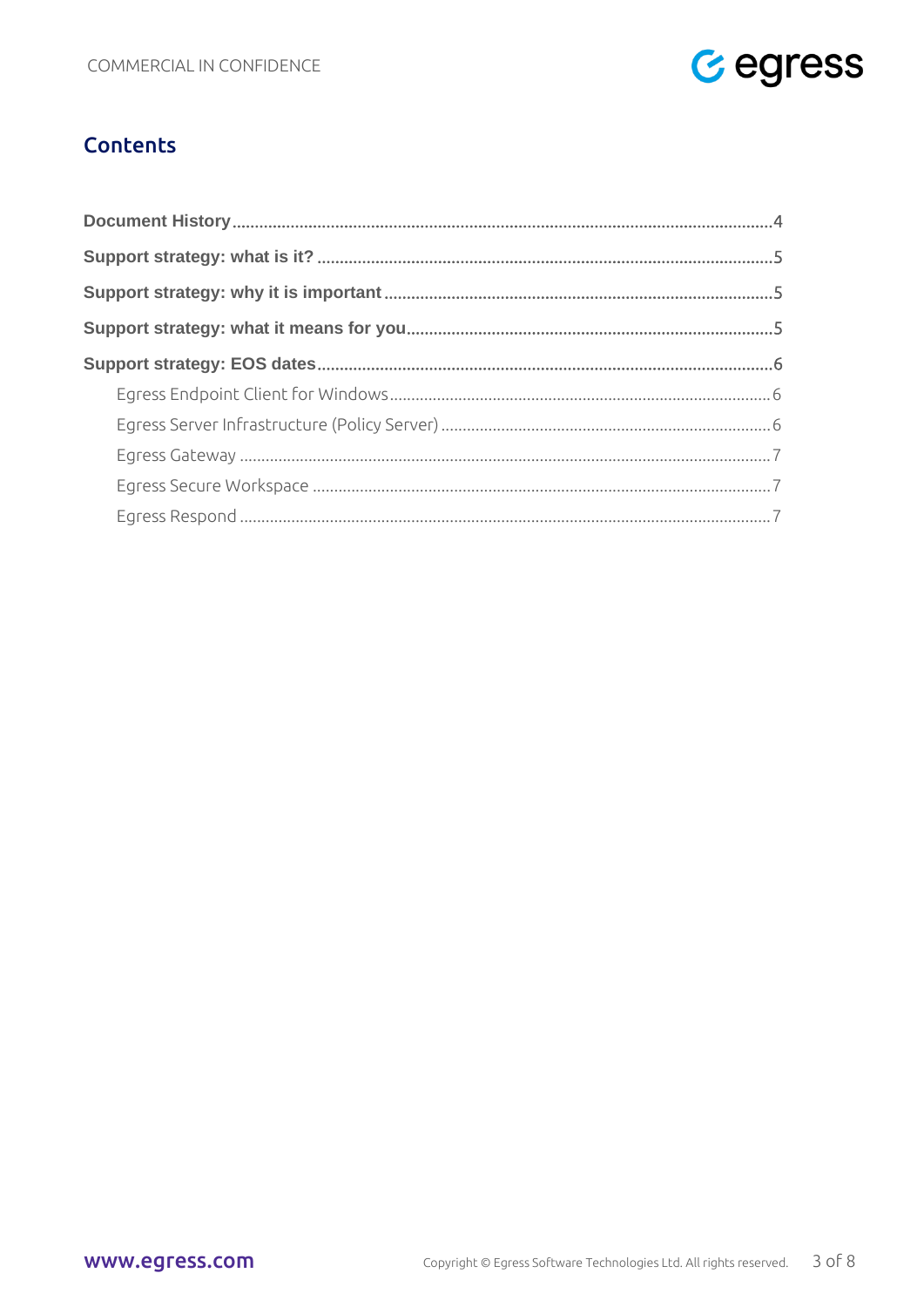

# <span id="page-3-0"></span>Document **History**

| Version | <b>Date</b>       | <b>Description</b>   | Author       |
|---------|-------------------|----------------------|--------------|
| 1.0     | 01 July 2018      | Approved for release | S. Venkatesh |
| 2.0     | 01 September 2019 | Approved for release | T. Bellis    |
| 3.0     | 06 July 2020      | Approved for release | T. Bellis    |
| 4.0     | 12 November 2020  | Approved for release | T. Bellis    |
| 5.0     | 24 August 2021    | Approved for release | T. Bellis    |
| 6.0     | 15 September 2021 | Approved for release | T. Bellis    |
| 7.0     | 17 January 2022   | Approved for release | T. Bellis    |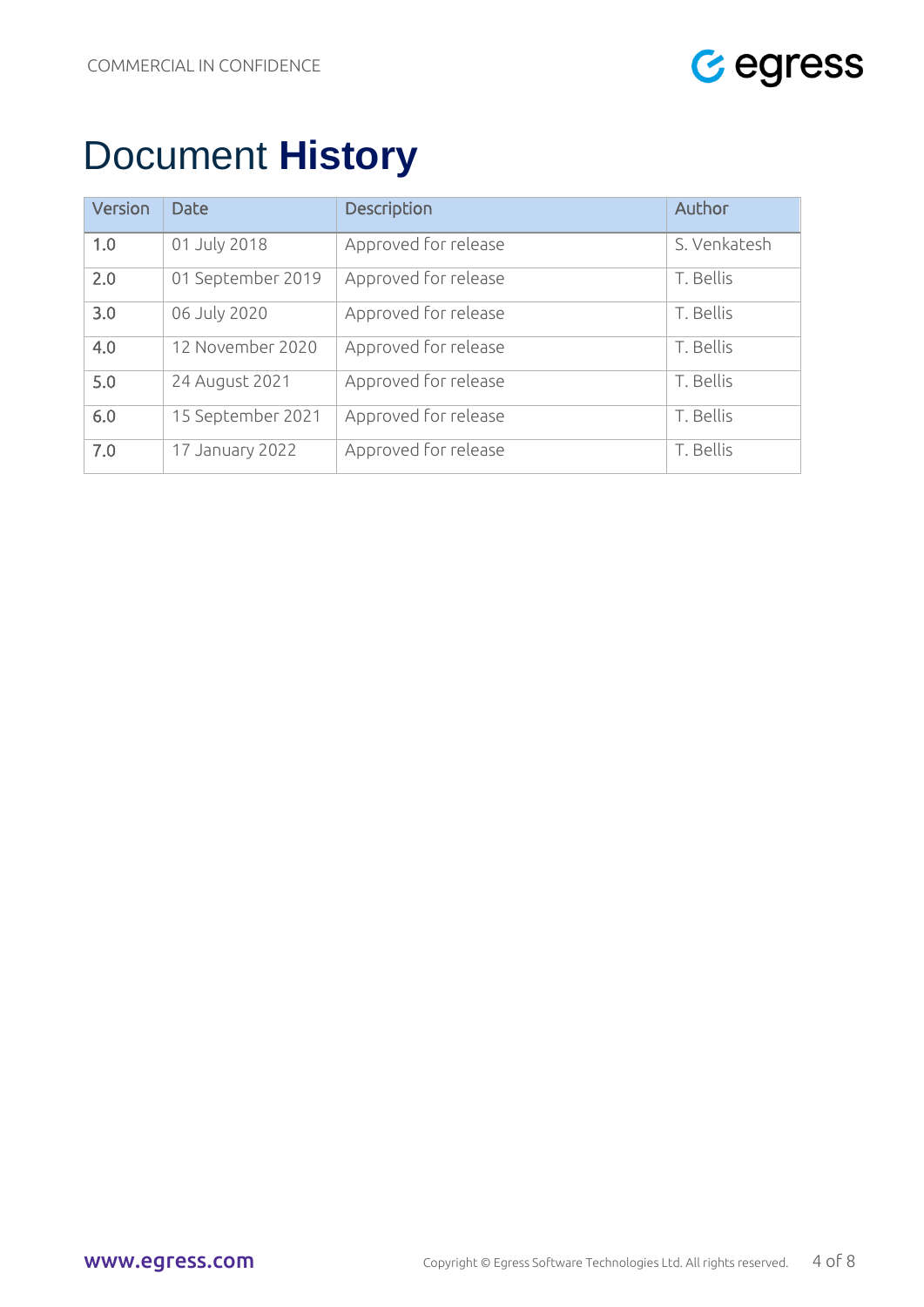## **G** egress

## <span id="page-4-0"></span>Support strategy: **what is it?**

To ensure delivery of innovative products and services, and to enable those to be cost effective for our customers and our business, Egress Software Technologies (we, us, our) will periodically discontinue specific products (or versions of them) and hosted services. At our sole discretion, such products or services may be discontinued regardless of the delivery method (including on-premise, hybrid or hosted).

This document lists below the versions of our products and services that have an End of Support (EOS) date assigned.

## <span id="page-4-1"></span>Support strategy: **why it is important**

We encourage our customers to upgrade to the latest versions of our products and services for numerous reasons. Provided they do so, this approach ensures that customers will remain up to date with the latest features of those products and services but more importantly, benefit from fixes and updates introduced to the continued security of them.

Our approach is in line with other similar software providers and we encourage our customers to remain up to date with all their software products and services in accordance with the relevant vendor's programs to maintain the security of their infrastructure.

# <span id="page-4-2"></span>Support strategy: **what it means for you**

For our products and services that have EOS dates assigned, it means that:

- Patches to our products and services will be supported, provided that the parent version (whether major or minor) is still within its maintenance and support period (i.e. has not reached or passed its EOS date).
- Once an EOS date is reached there will be no further code-level changes, fixes, patches or updates provided to the relevant product or service.
- In rare instances, and at our sole discretion, we may choose to offer extended support beyond an EOS date. Where offered, such extended support may be available at an additional cost to customers who have a current subscription for the relevant product or service and who wish to receive it. Extended support will not however include development or issue of any fixes, patches or updates.
- Self-help resources for EOS versions will continue to be available from us through our support website at [https://supportcentre.egress.com/.](https://supportcentre.egress.com/)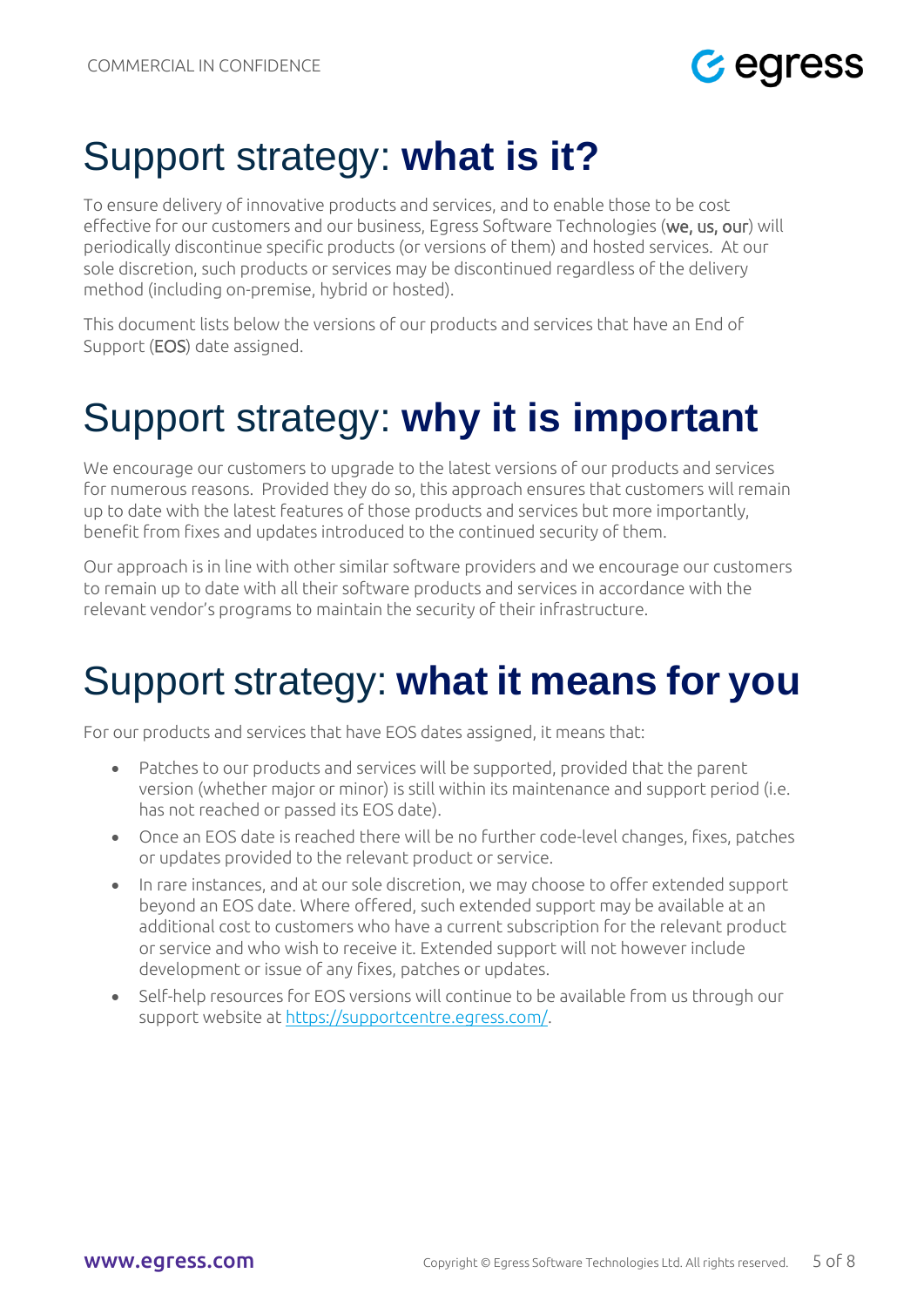

## <span id="page-5-0"></span>Support strategy: **EOS dates**

### <span id="page-5-1"></span>Egress Endpoint Client for Windows

| Version  | <b>General Availability (GA)</b> | <b>End of Support</b> |
|----------|----------------------------------|-----------------------|
| 2.x      | <b>July 2009</b>                 | August 2012           |
| 3.x      | June 2012                        | December 2014         |
| 4.x      | November 2012                    | December 2021         |
| 5.x      | January 2018                     | <b>July 2022</b>      |
| 19.08*   | September 2019**                 | Current               |
| $19.10*$ | November 2019                    | Current               |
| 20.02*   | March 2020                       | Current               |
| 20.07*   | August 2020                      | Current               |
| $20.11*$ | November 2020                    | Current               |
| $21.01*$ | February 2021                    | Current               |
| $21.06*$ | <b>July 2021</b>                 | Current               |
| $21.11*$ | December 2021                    | Current               |

\*New date versioning scheme for the Egress Client, which uses the year followed by the month of the release.

\*\* Early Access Version

#### <span id="page-5-2"></span>Egress Server Infrastructure (Policy Server)

| Version          | <b>General Availability (GA)</b> | <b>End of Support</b> |
|------------------|----------------------------------|-----------------------|
| V4.0             | <b>June 2013</b>                 | May 2015              |
| V4.20            | December 2014                    | October 2016          |
| V4.50            | May 2015                         | <b>July 2017</b>      |
| V4.60            | <b>July 2016</b>                 | January 2019          |
| V4.80            | March 2017                       | Current               |
| V4.90            | March 2019                       | Current               |
| V <sub>5.0</sub> | October 2019                     | Current               |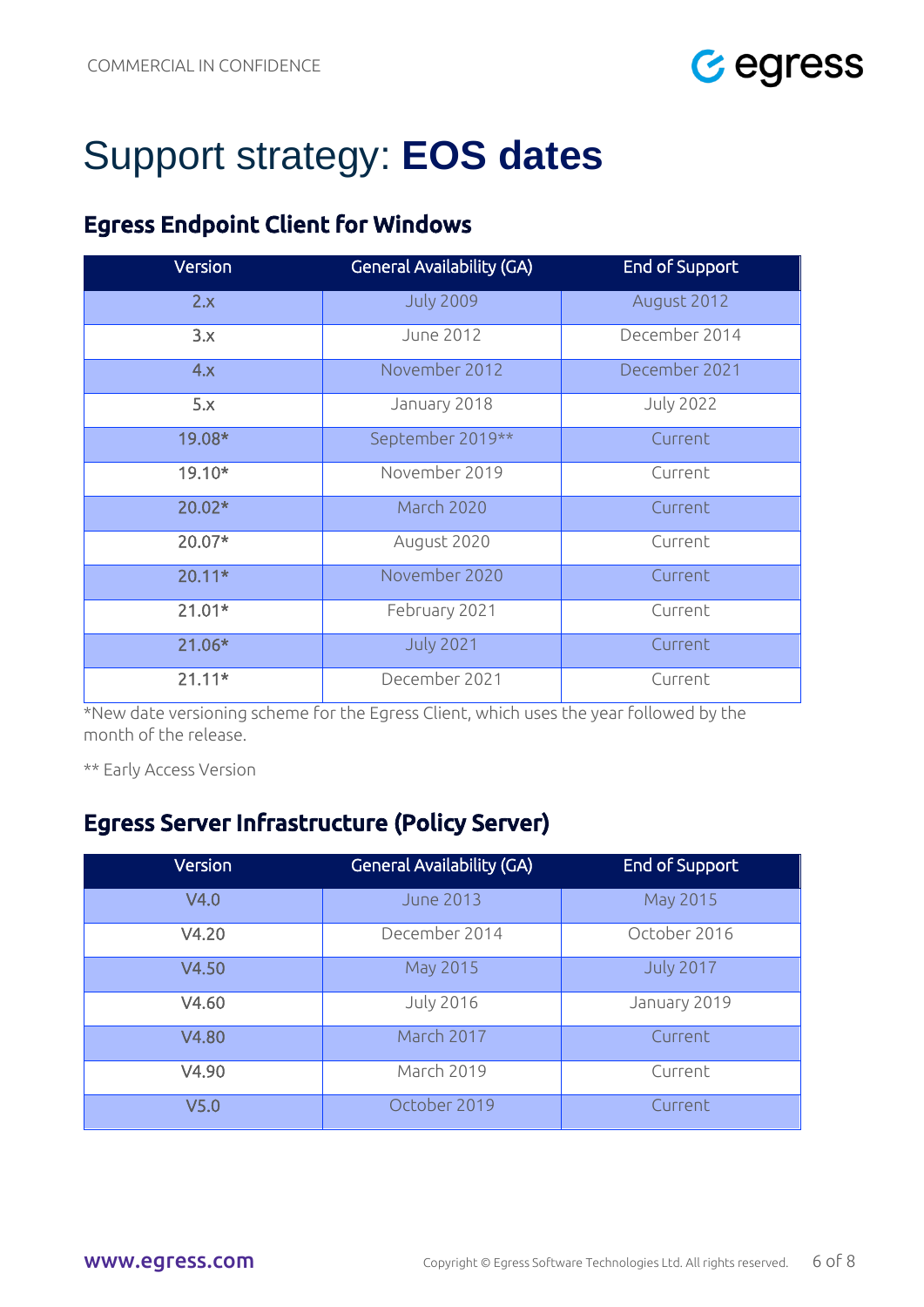

#### <span id="page-6-0"></span>Egress Gateway

| Version          | <b>General Availability (GA)</b> | <b>End of Support</b> |
|------------------|----------------------------------|-----------------------|
| V4.10            | <b>July 2013</b>                 | August 2015           |
| V4.20            | September 2014                   | November 2016         |
| V4.50            | <b>March 2015</b>                | April 2017            |
| V4.70            | January 2017                     | September 2018        |
| V4.80            | April 2017                       | Current               |
| V <sub>5.0</sub> | March 2019                       | Current               |
| V <sub>5.2</sub> | January 2020                     | Current               |

### <span id="page-6-1"></span>Egress Secure Workspace

| Version | <b>General Availability (GA)</b> | <b>End of Support</b> |
|---------|----------------------------------|-----------------------|
| V2.X    | September 2015                   | December 2017         |
| V3.X    | June 2016                        | October 2018          |
| V4.05   | April 2018                       | January 2019          |
| V4.07   | <b>June 2018</b>                 | Current               |
| V4.2    | <b>July 2019</b>                 | Current               |
| V4.3    | November 2019                    | Current               |
| V4.5    | December 2019                    | Current               |
| V4.7    | April 2020                       | Current               |
| V4.8.1  | <b>June 2020</b>                 | Current               |
| V4.9.1  | <b>July 2020</b>                 | Current               |

### <span id="page-6-2"></span>Egress Respond

| Version | <b>General Availability (GA)</b> | End of Support |
|---------|----------------------------------|----------------|
| 1.6.x   | September 2018                   | December 2021  |
| 1.7.x   | November 2018                    | December 2021  |
| 1.8.x   | April 2021                       | December 2022  |
| 2.0.x   | August 2021                      | September 2025 |